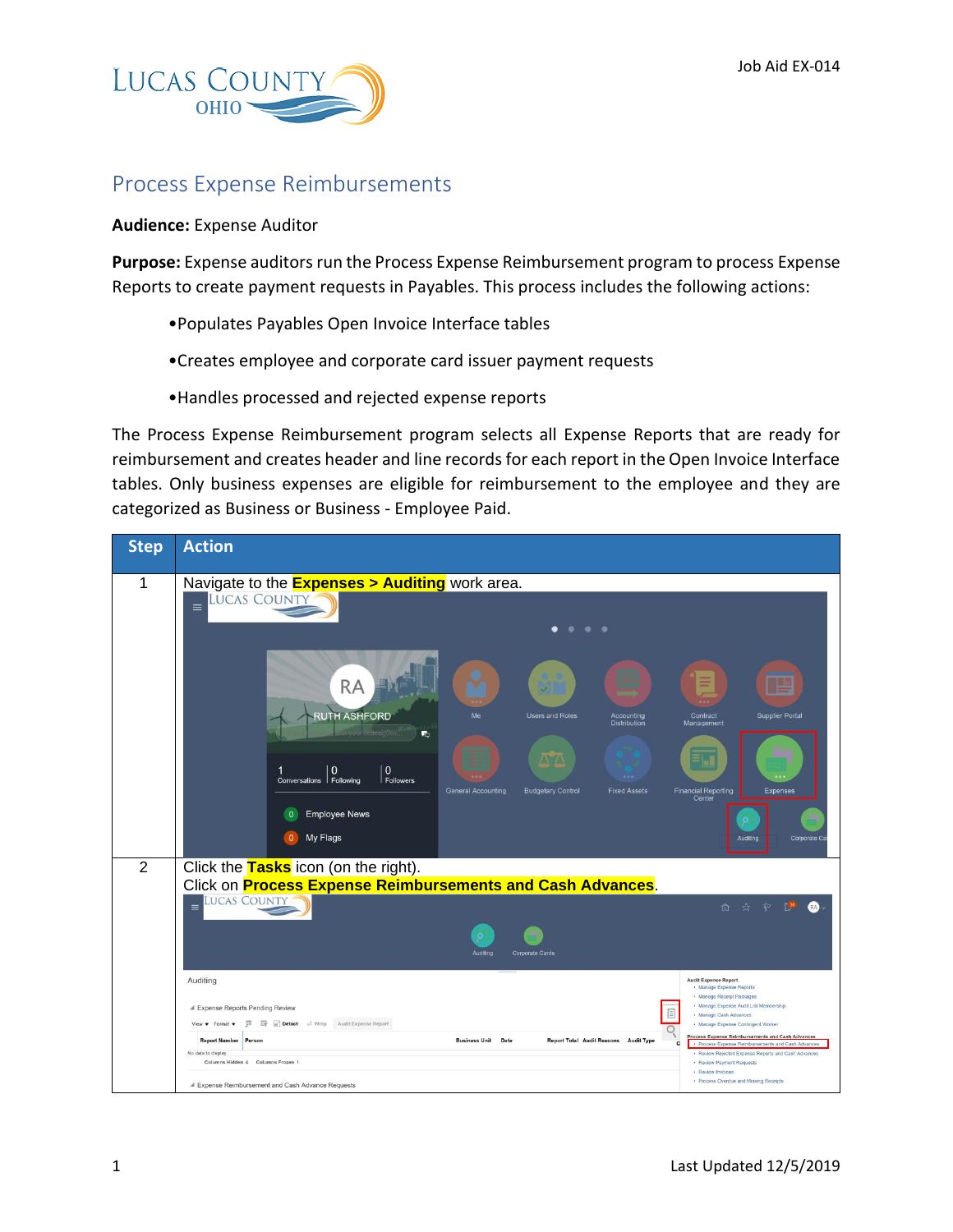

| 3              | <b>Business Unit</b> and Type will auto populate. Ensure Type = Expense Reimbursements.<br>Process Expense Reimbursements and Cash Advances                                    |  |  |  |  |  |
|----------------|--------------------------------------------------------------------------------------------------------------------------------------------------------------------------------|--|--|--|--|--|
|                | (i) This process will be queued up for submission at position 1                                                                                                                |  |  |  |  |  |
|                | <b>Process Options</b><br>Advanced<br><b>Submit</b><br>Cancel<br>Name Process Expense Reimbursements and Cash Advances                                                         |  |  |  |  |  |
|                | Description Creates invoices for payment to employees and c<br>Notify me when this process ends                                                                                |  |  |  |  |  |
|                | Schedule As soon as possible<br><b>Submission Notes</b>                                                                                                                        |  |  |  |  |  |
|                | <b>Basic Options</b><br>Parameters                                                                                                                                             |  |  |  |  |  |
|                | Business Unit   All authorized business units                                                                                                                                  |  |  |  |  |  |
|                | <b>Expense Reimbursements</b><br><b>Type</b>                                                                                                                                   |  |  |  |  |  |
|                | <b>Commit Cycle</b>                                                                                                                                                            |  |  |  |  |  |
|                | <b>Debug Switch</b>                                                                                                                                                            |  |  |  |  |  |
|                |                                                                                                                                                                                |  |  |  |  |  |
| 4<br>5         | Click the <b>Submit</b> button (Top Right).<br>Click Ok to confirmation message (Pops-up Top Right).                                                                           |  |  |  |  |  |
|                |                                                                                                                                                                                |  |  |  |  |  |
|                | <b>Process Options</b><br><b>Advanced</b><br><b>Submit</b><br><b>Cancel</b>                                                                                                    |  |  |  |  |  |
|                | <b>Confirmation</b><br>when this prod Process 90694 was submitted.                                                                                                             |  |  |  |  |  |
|                | 0K.                                                                                                                                                                            |  |  |  |  |  |
| 6              | View the process information at the bottom of the screen in the Expense Reimbursements<br>and Cash Advance Requests section.                                                   |  |  |  |  |  |
|                |                                                                                                                                                                                |  |  |  |  |  |
|                | Auditing                                                                                                                                                                       |  |  |  |  |  |
|                | ▲ Expense Reports Pending Review                                                                                                                                               |  |  |  |  |  |
|                | E<br>View $\blacktriangledown$ Format $\blacktriangledown$<br>驆<br>Detach<br>Wrap<br><b>Audit Expense Report</b>                                                               |  |  |  |  |  |
|                | Q<br>Days in Original                                                                                                                                                          |  |  |  |  |  |
|                | <b>Report Number</b><br><b>Person</b><br><b>Business Unit</b><br>Date<br><b>Report Total Audit Reasons</b><br><b>Audit Type</b><br>Queue Receipt Sta<br>$\left  \cdot \right $ |  |  |  |  |  |
|                | <b>Columns Hidden 4</b><br><b>Columns Frozen 1</b>                                                                                                                             |  |  |  |  |  |
|                |                                                                                                                                                                                |  |  |  |  |  |
|                | Expense Reimbursement and Cash Advance Requests                                                                                                                                |  |  |  |  |  |
|                | 驆<br>$\mathbb{F}$ $\mathbb{F}$ Detach<br>Actions $\blacktriangledown$ View $\blacktriangledown$ Format $\blacktriangledown$                                                    |  |  |  |  |  |
|                | Payment<br><b>Process Date</b><br><b>Status</b><br><b>Process ID</b><br><b>Type</b><br>Rejected<br><b>Invoices</b><br><b>Requests</b>                                          |  |  |  |  |  |
|                | No data to display                                                                                                                                                             |  |  |  |  |  |
| $\overline{7}$ | icon to show the process that was submitted and continue to refresh<br>Use the 'Refresh<br>until the process shows as 'Succeeded'.                                             |  |  |  |  |  |